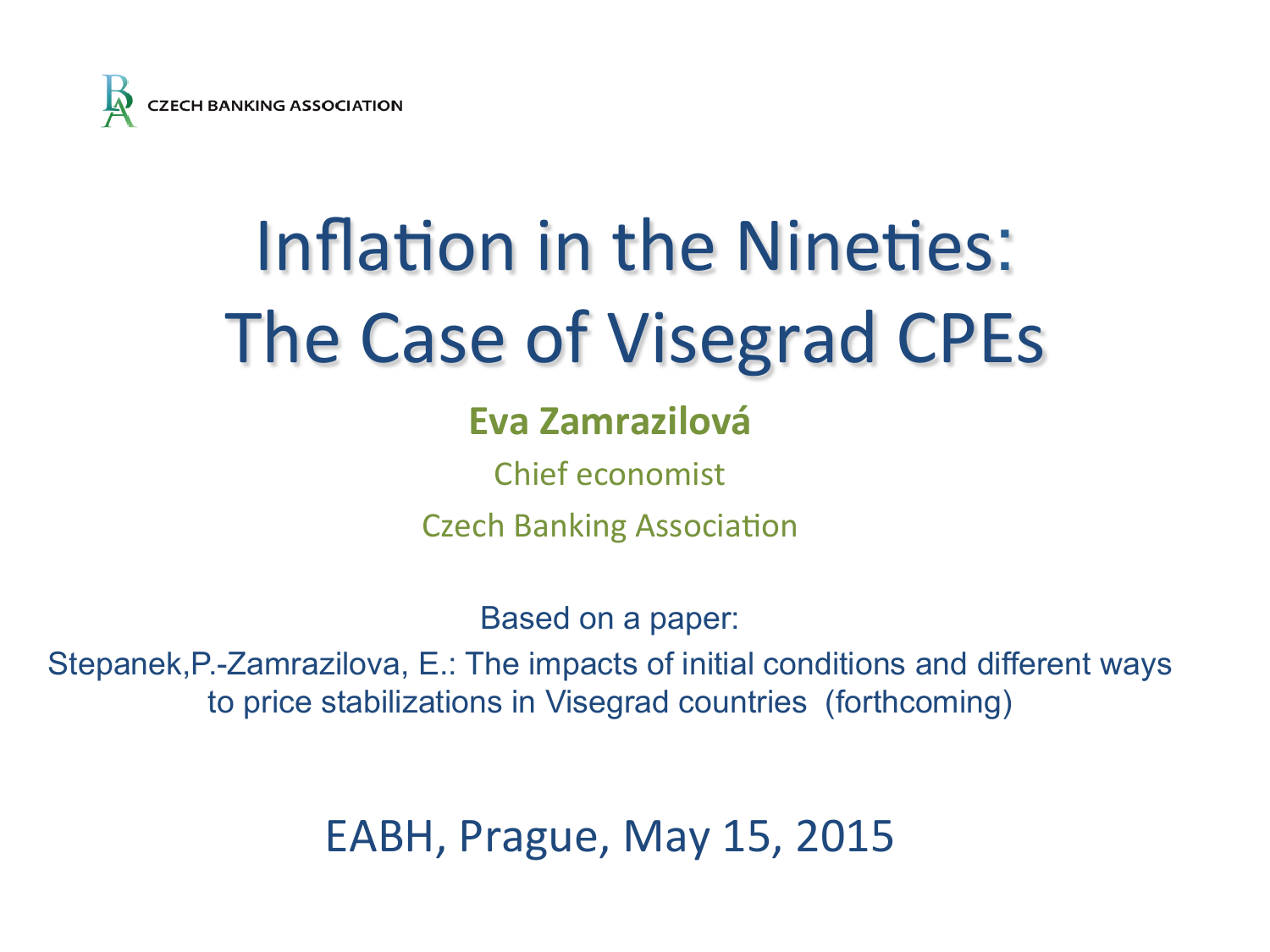

### **Preface**

The "original  $sin'' - no$  market institutions (central banks, financial system, property rights), non-market price systems, distorted price structures was common for CPEs, but

- Differences in the scope of centralization and the scope of price distortions at the start of transformation
	- CR and SK full centralization, all prices set administratively
	- HU more than half of the consumer prices was free of control
	- PL liberalization of prices started in the 80s
- Differences in the importance of foreign trade for the economy
	- In CR and HU the role of foreign trade higher than in PL and SK
- Different strategies of individual countries
- Dilemma : "Gradualism or big bang"?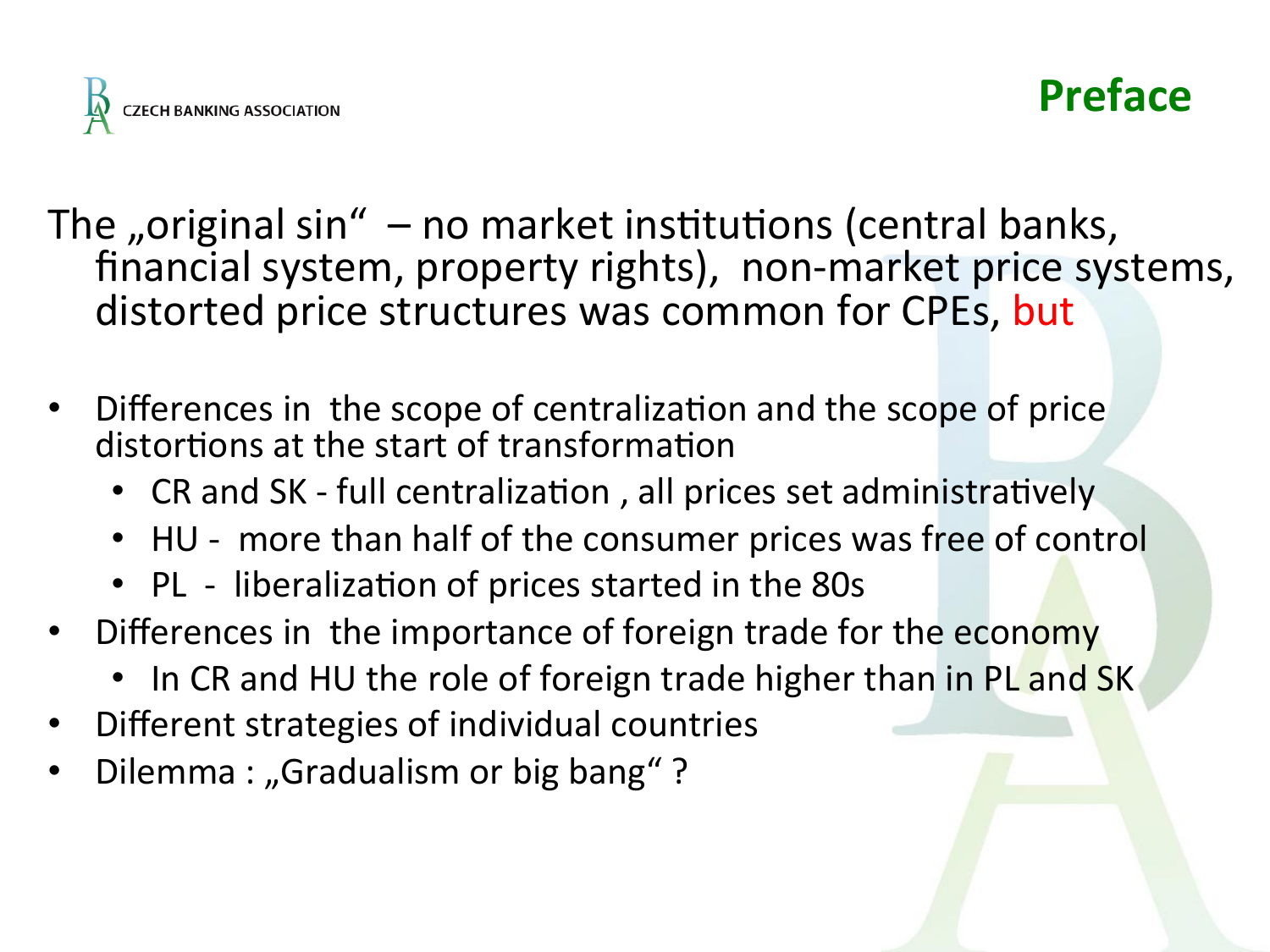

## **First stage of liberalization, 1990 - 1992**

|           | ER Regime Czechoslovakia                                                                                            |        |                           | <b>Hungary</b> |                        |                              | Poland |  |
|-----------|---------------------------------------------------------------------------------------------------------------------|--------|---------------------------|----------------|------------------------|------------------------------|--------|--|
|           |                                                                                                                     |        |                           |                |                        |                              |        |  |
| 1990-1992 | Fixed ER with fluctuation band $+/-1$ % Fixed ER with fluctuation band $+/-1$ % crawling peg with changes of parity |        |                           |                |                        |                              |        |  |
|           | 10/90 -35 % devaluation,                                                                                            |        |                           |                |                        |                              |        |  |
|           | 12/90 - 15 % dev.                                                                                                   |        | $1/91 - 15$ % devaluation |                |                        | Q1/90 - initial devaluations |        |  |
|           |                                                                                                                     |        |                           |                |                        |                              |        |  |
|           |                                                                                                                     | CPI(%) |                           |                | Czechoslovakia Hungary | Poland                       |        |  |
|           |                                                                                                                     | 1990   | 9.7                       |                | 28.9                   | 585.8                        |        |  |
|           |                                                                                                                     | 1991   |                           | 56.6           | 35.2                   | 76.1                         |        |  |
|           |                                                                                                                     | 1992   |                           | 11 2           | 23.7                   | 46.3                         |        |  |

- Poland : the leader in almost complete price liberalization (1989 1990)
- Czechoslovakia: price liberalization in 1991
- Hungary: gradualist program in 1991
- In CZ and PL, the initial price shock turned out much larger than expected (in CZ 30 % expected) in PL due to monetary overhang, in CZ due to devaluation mostly
- In CZ prices relatively stabilized by mid 1991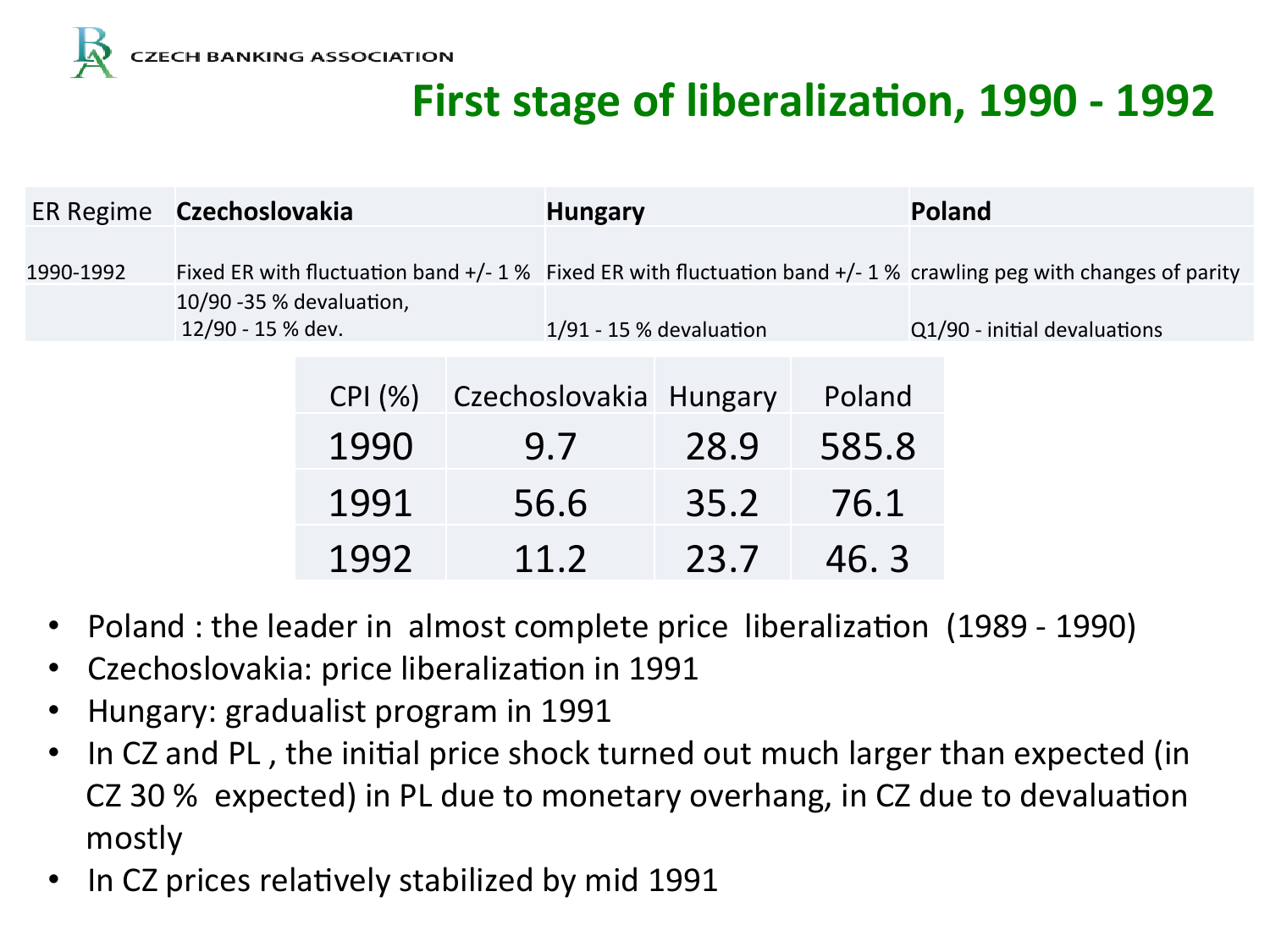### **Struggle for disinflation**



- After initial stabilization, inflation remained stubbornly high
	- Above 20 % level in PL and HU driven by inflationary expectations, emergence of spirals (price/wage and price/exchange rate), declining to around 10 % at the end of decade
	- Close to 10 % level in SK and CZ (CZ was the first CPE to reach low levels of inflation comparable to developed peers)
- Differences in inflation Economic policy? Historical track record? Others?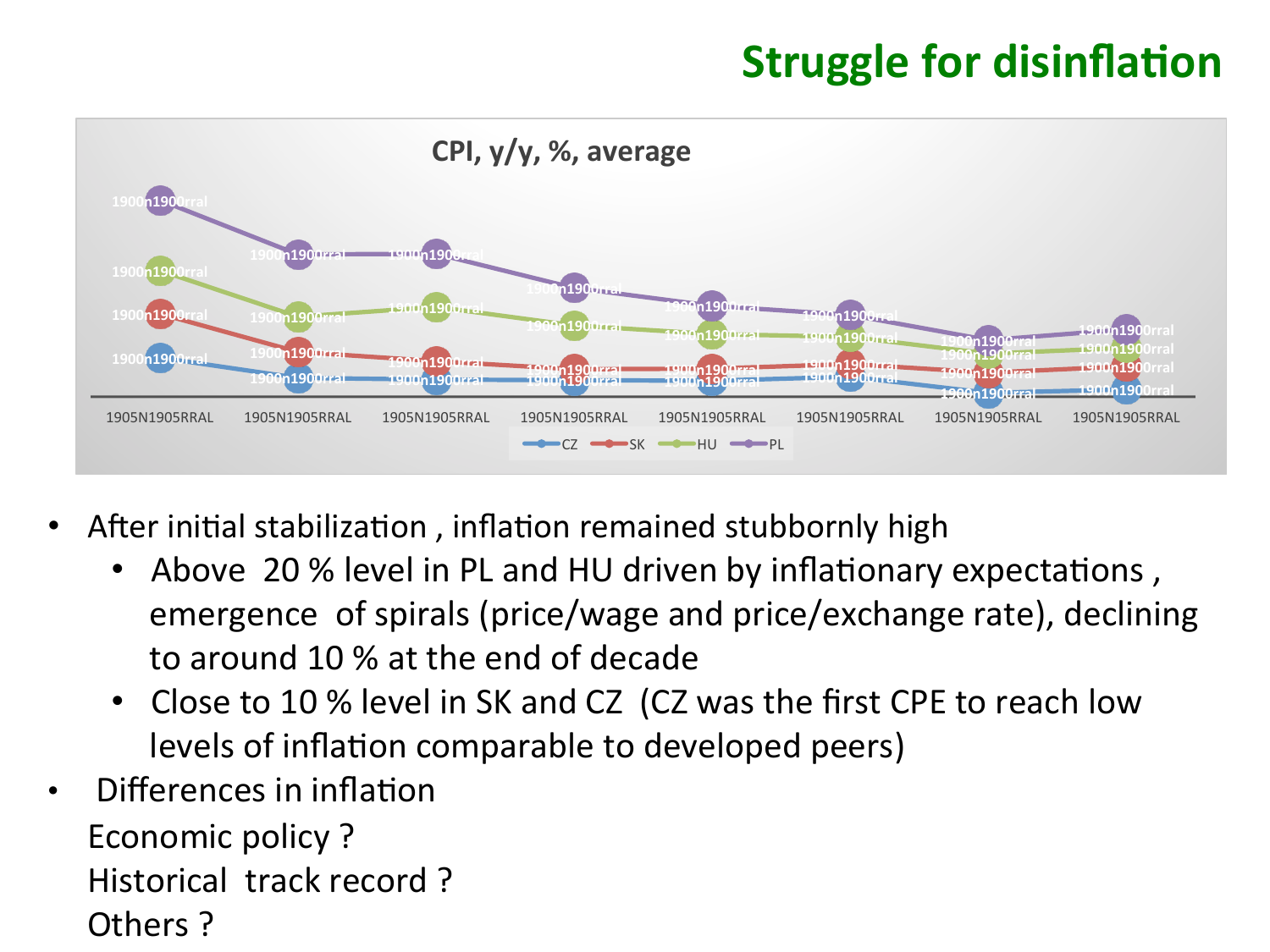

## **Different ER and MP strategies**

#### **"**Corner solution": fixed pegs, currency boards versus free floating

- From hard pegs (controlling hyper inflation) to more flexible ER regimes and back to hard pegs…
- Pegged regimes have undergone changes (anchor currency/ies, moves from fix to crawling pegs,, widening of band,...

#### **Hungary**

- March 2005 crawling peg with preannounced rate of future devaluation (ER as an intermediate target of monetary policy)
- **•** Inflation targeting 2001

#### **Poland**

- May 1995 crawling band  $(+/- 7.5%)$  gradual extension to  $(+/- 15%)$ , of fluctuation band  $-$  free floating as of 2000
- **Inflation targeting 1998**

#### **Czech Republic**

- Until May 1997 mixed scheme of MP (M2 under fixed ER), followed by monetary crisis
- First to admit with Gerald Bouey: "We did not abandon monetary targets, they abandoned  $US''$  ...
- Inflation targeting 1998 (December 1997)
- First CPE to adopt new MP regime  $-$  a key to final desinflation ?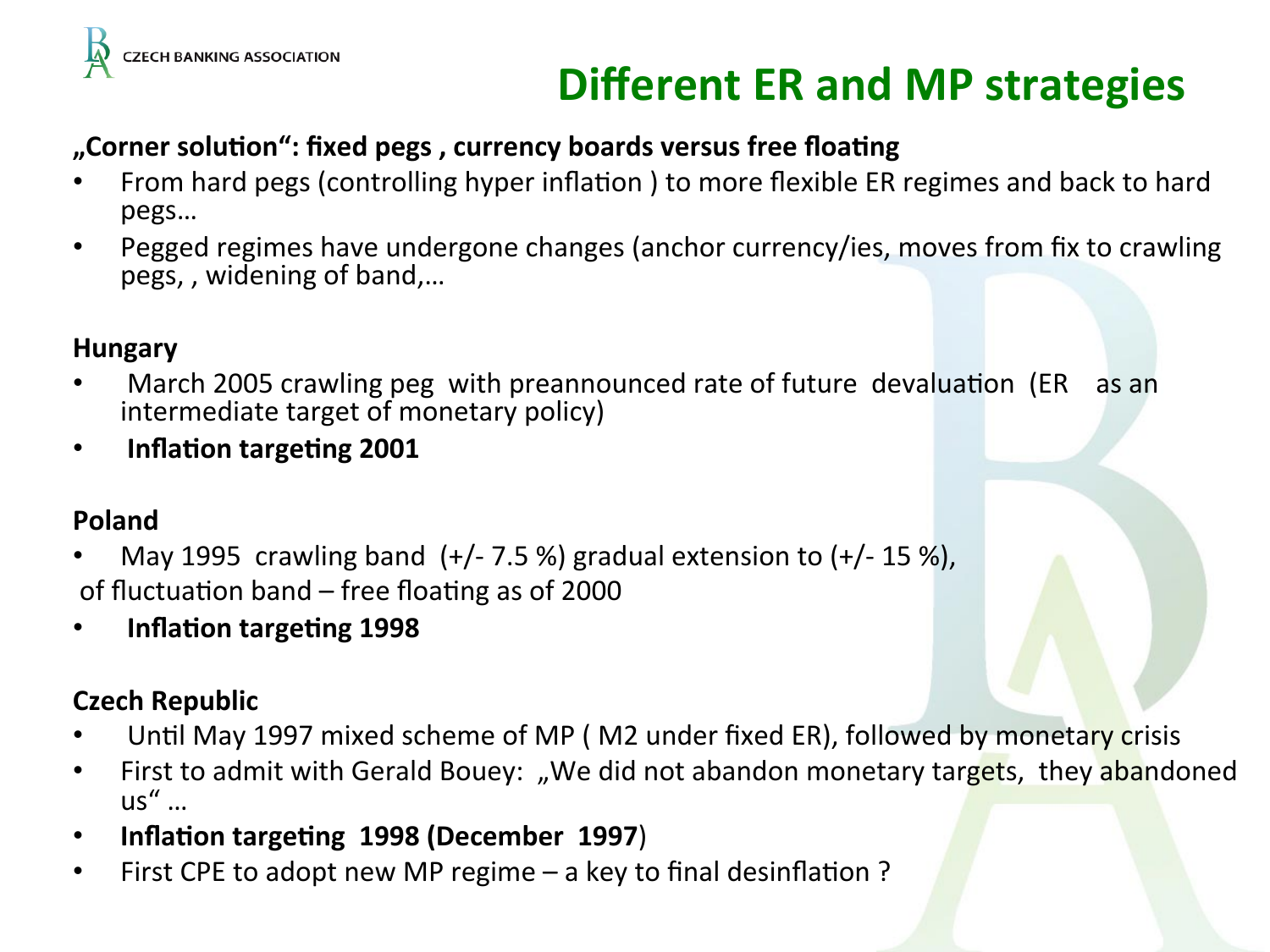# **Czech monetary crisis (May 1997))**

**Pegged exchange rate regimes are a very dangerous strategy for EMEs and can make** financial crises more likely...(Mishkin, 1999)



- Fixed ER & liberalization of financial account promoted the short-term capital inflow
- Signs of overheating visible as of 1996, CNB tightened monetary policy<br>H2/96
- Speculative attack on CZK (partly triggered by Asian contagion)
- Crisis revealed the weaknesses of monetary policy regime  $-$  two goals  $(M2 \text{ and } \widetilde{\text{ER}})$
- Managed floating introduced (end of May 1997)
- Introduction of Inflation targeting at the end of 1997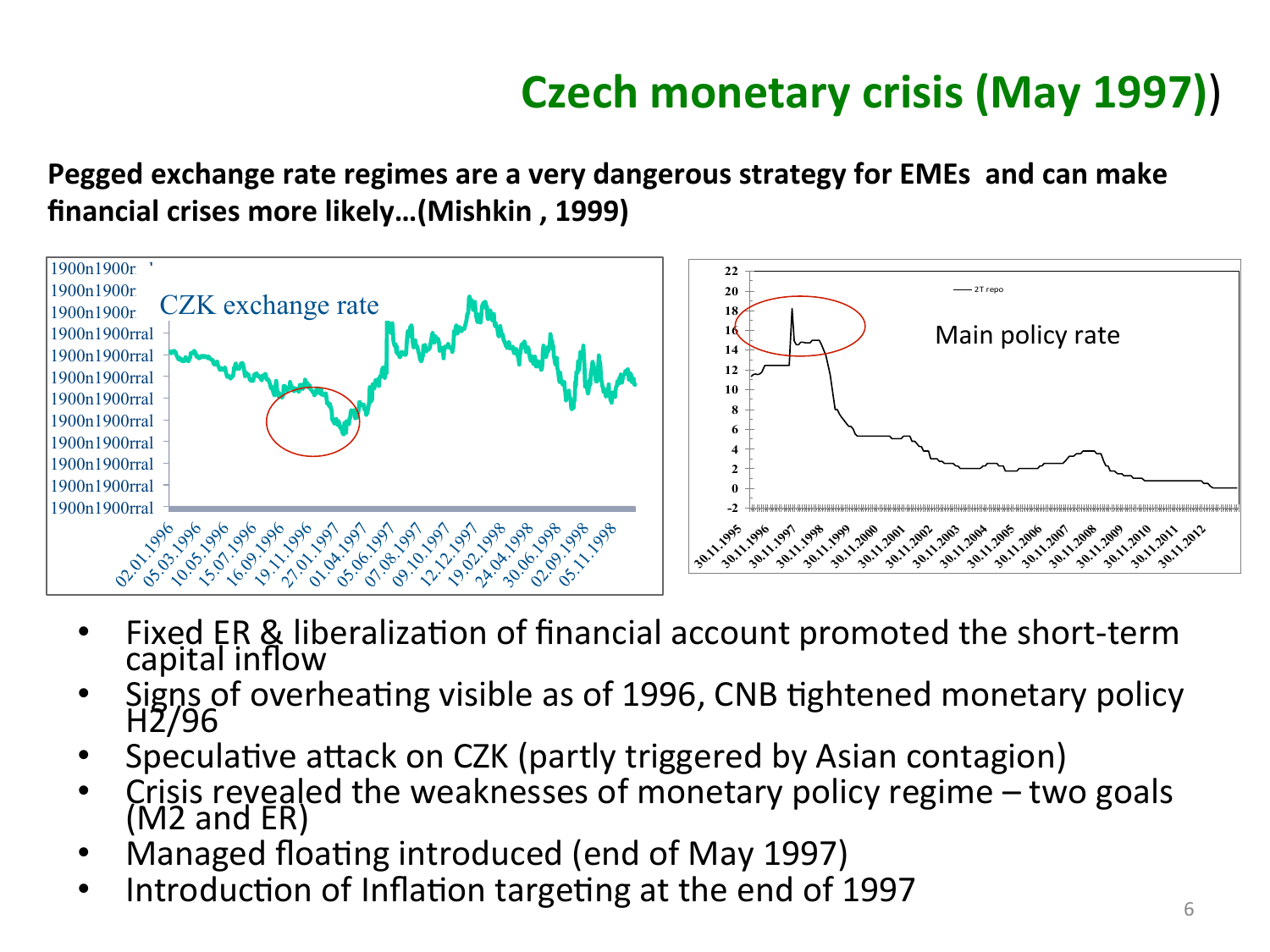

### **Balassa-Samuelsson effect (survey of studies)**

| Contribution to CPI average in p.p. | CZ  | <b>SK</b> | PL  | HU  |
|-------------------------------------|-----|-----------|-----|-----|
| Conventional methods (OLS, etc.)    |     |           |     |     |
| Backé et al., 2003                  | 0,8 |           | 9,8 | 4,9 |
| Golinelli and Orsi, 2002            | 4,5 |           | 5,3 | 2,3 |
| Lojschová, 2003                     | 1,9 | 2,5       | 3,4 | 2,8 |
| Roseti, 2002                        | 1,4 |           | 4,6 | 4,3 |
| Sinn and Reutter, 2001              | 3,1 |           | 4,4 | 7,1 |
| Average                             | 2,3 | 2,5       | 5,5 | 4,3 |
| More sophisticated methods          |     |           |     |     |
| $E$ gert, 2002                      | 0,6 | $-0,4$    | 2,3 | 1,8 |
| Egert et al., $2003$                |     | 1,3       | 2,1 | 1,2 |
| Mihaljek and Klau, 2004             |     | 0,7       | 1,5 | 1,6 |
| Wagner and Hlouskova, 2004          | 0,6 | 0,2       | 1,1 | 1,1 |
| Average                             | 0,4 | 0,4       | 1,7 | 1,7 |

- Modern methods (cointegration, etc) provide lower estimates of B-S effect
- Almost all studies show lower B-S effect in CR and SK in comparison with HU and PL (however being also very low)
- Which B-S assumptions were violated ?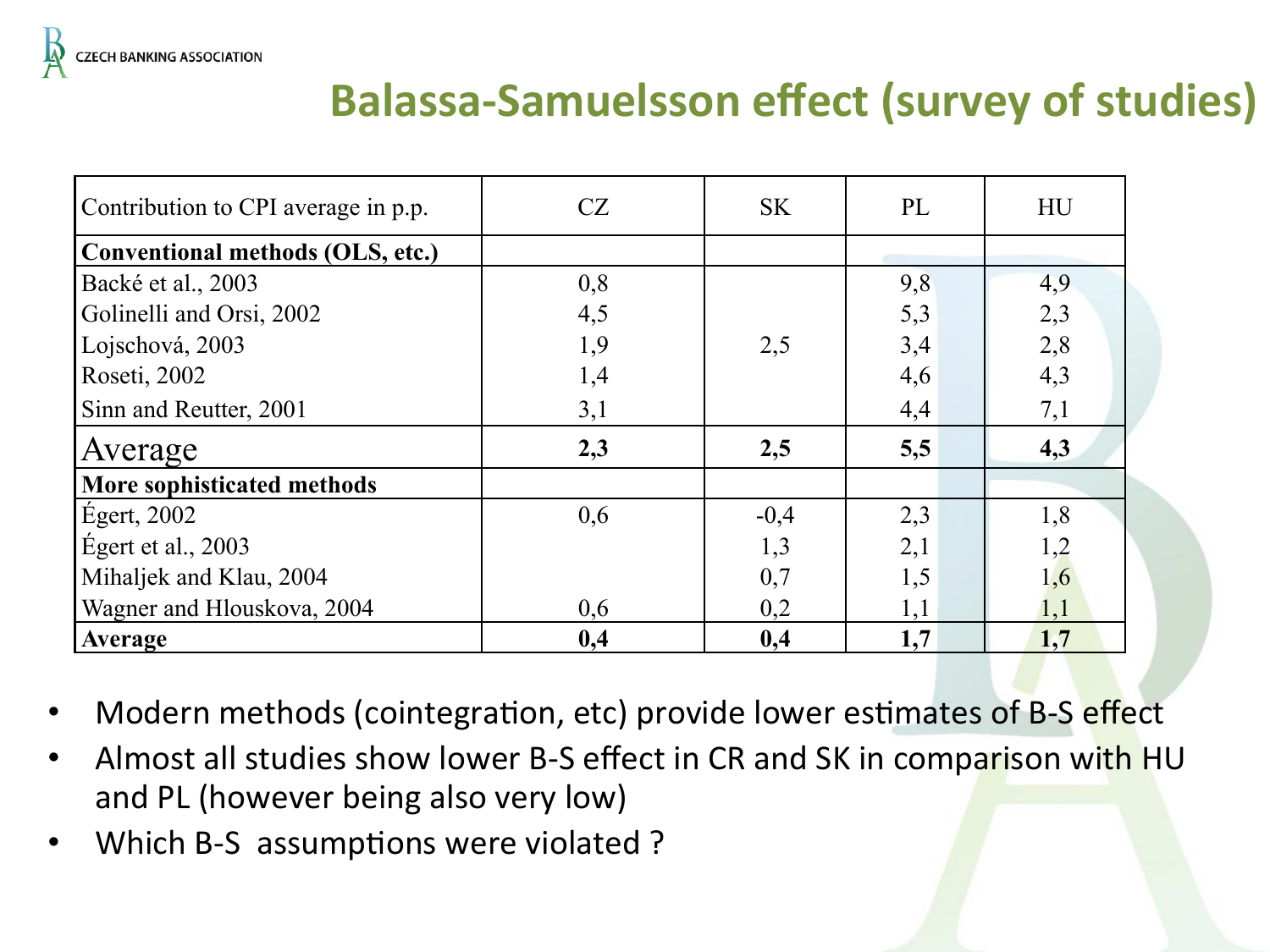ČESKÁ BANKOVNÍ ASOCIACE

# **Economic development level and comparative price level**



Long- term discrepancy between EDL and CPL in the CR was mostly a consequence of continuing price distortions (delayed price liberalization in housing, health care, education) – corresponding to minor B-S effect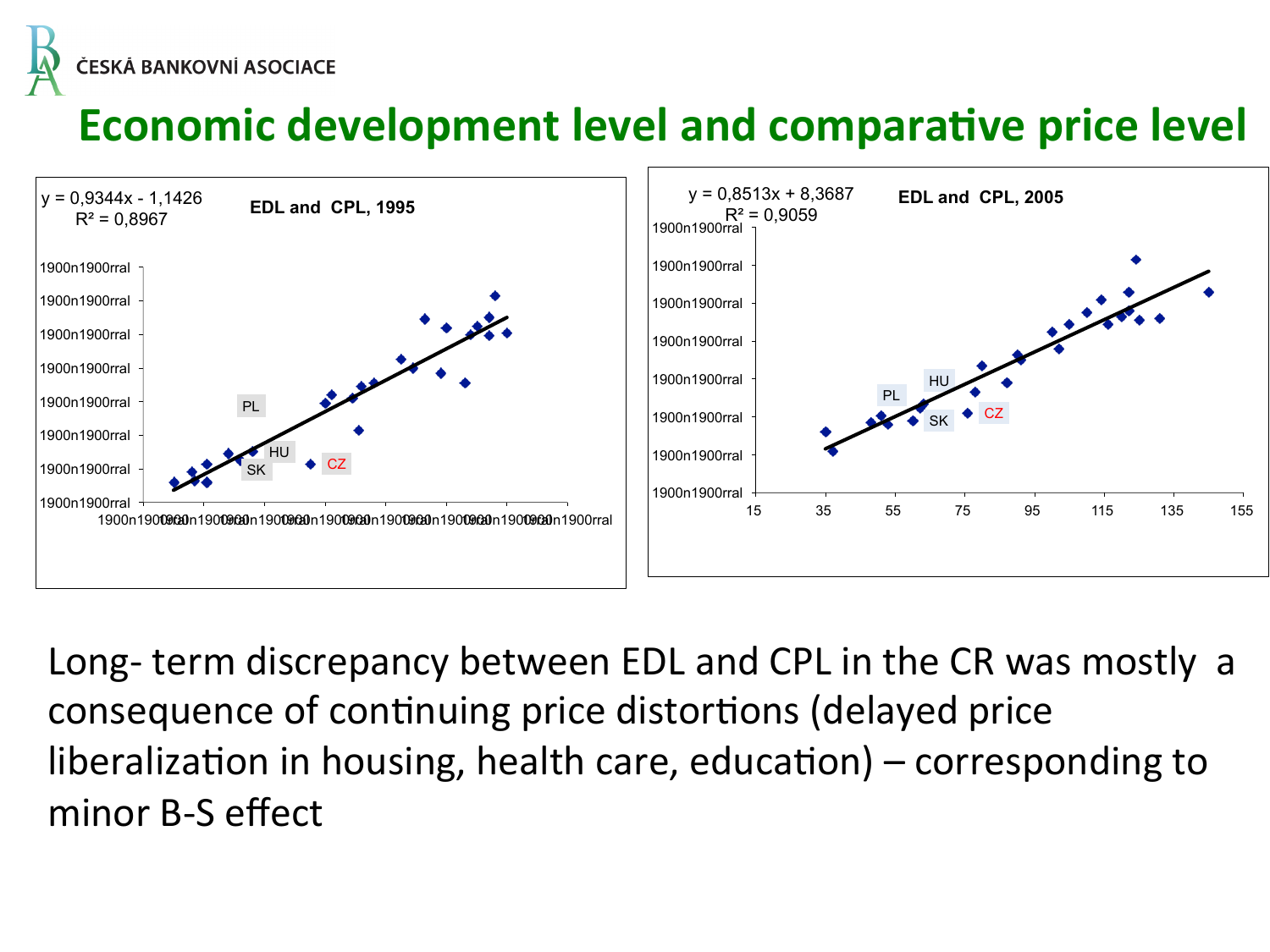

# **To sum up: lessons learned**

- Gradualism does not represent protection against economic and social shocks
- The optimal ER regimes vary over time
- Crawling pegs (as disinflation tool) work until around 10 % inflation
- Dual regimes of monetary policy do not work in the longer  $term - a$  choice between money supply and ER targeting should have to be done (the Czech case could serve as an example)
- Liberalization of capital flows under fixed exchange rate (erratic capital movements) - proper timing ?
- "Protective" stance of monetary policy does not work indefinitely if not accompanied by structural reforms  $-$  may be even counter- productive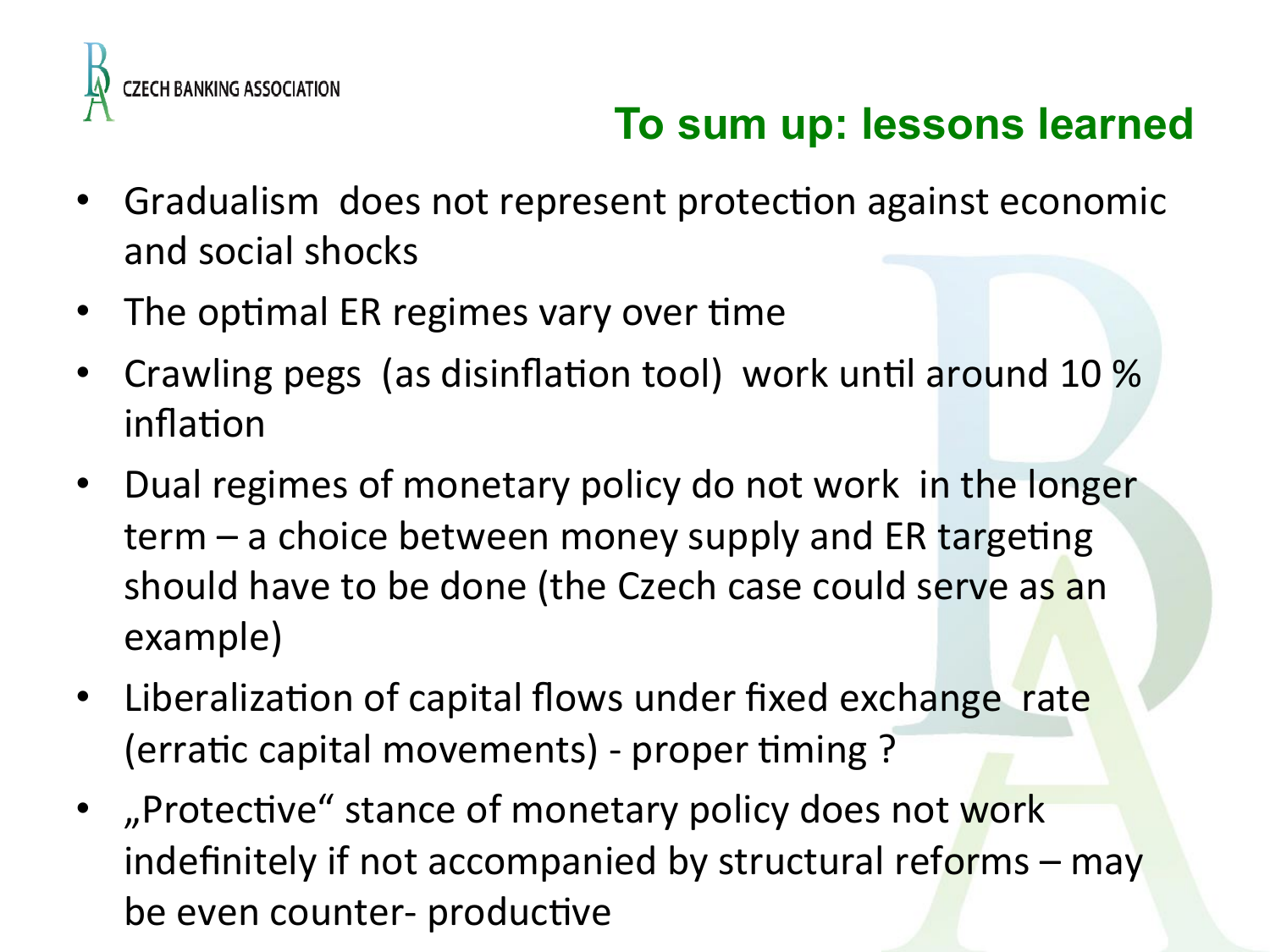

# **References (selected)**

- 
- 
- Bruno et al.: Stabilization and Reform in Eastern Europe: A Preliminary Evaluation, IMF<br>
Working Paper 92/30, IMF 1992.<br>
 Čihák, M., Holub, T.: Price convergence in EU-accession countries: Evidence from the<br>
internation
- 
- **Égert, B. et al**.: The Balassa Samuelson Effect in Central and Eastern Europe: Myth or<br>Reality? University of Michigan, *William Davidson Institute Working Paper* No. 483, July 2003.
- **Egert, B**: Estimating the Impact of the Balassa-Samuelson Effect on Inflation and the Real Exchange Rate During the Transition, *Economic Systems, 26(1), pp. 1-16., Spring 2002.*
- 
- 
- Égert, B.: Real Convergence, Price Level Convergence and Inflation. [Presentation for the<br>
ICEG EC conference: Growth and Jobs] Budapest, 6. 7. 4. 2006.<br>
 Gomulka, S.. Macroeconomic policies and achievements in transi
- 
- Lojschova, A.: Estimating the Impact of the Balassa-Samuelson Effect in Transition<br>Economies. Vienna, IHS, *Economic Series* No. 140, October 2003.
- Mishkin, F. S. : International Experiences with Different Monetary Policy Regimes. NBER Working Paper No. 6965, 1999.